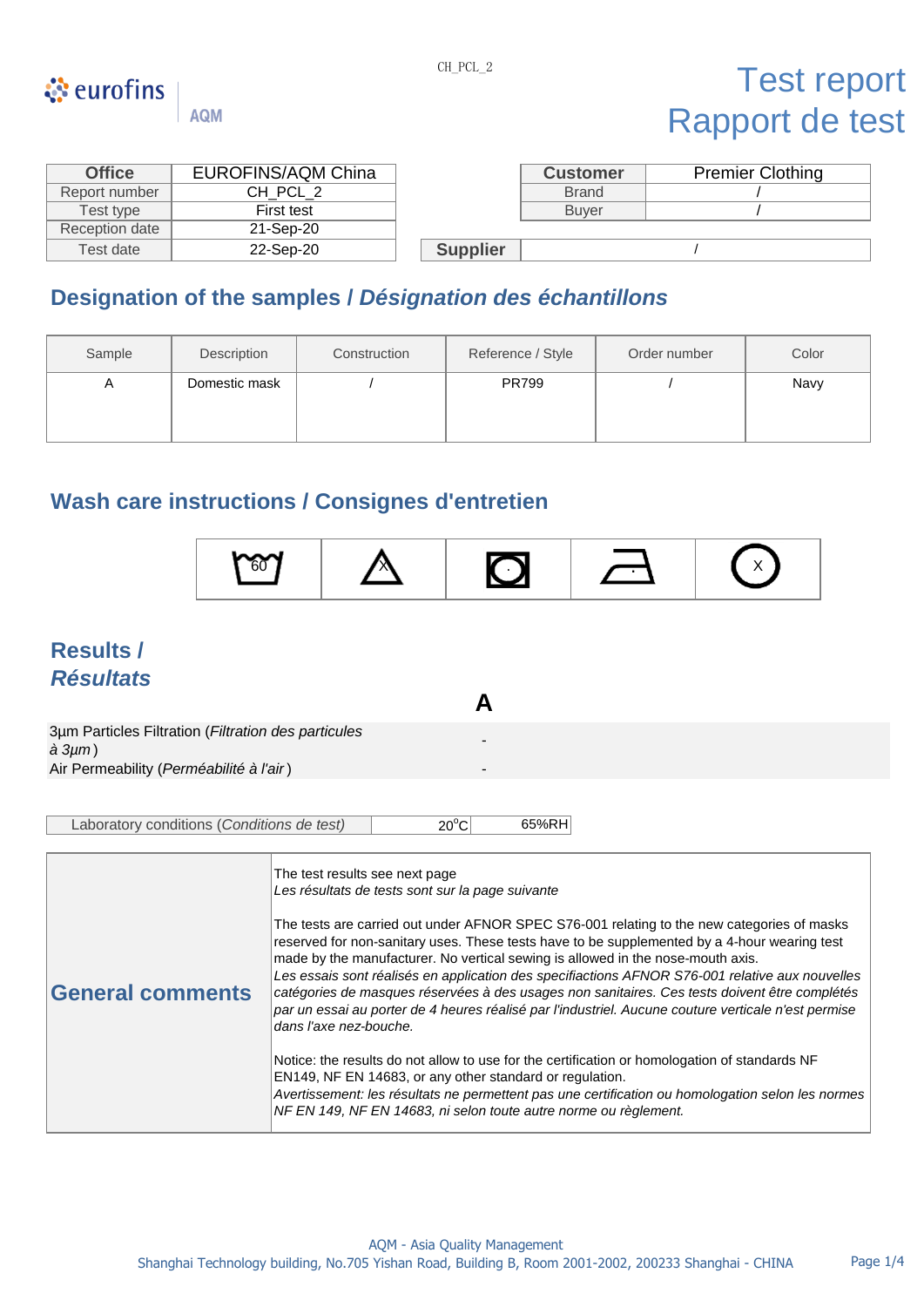### **☆** eurofins AQM

# CH\_PCL\_2 Test results

|                                     |                    |     | Filtration of aerosols - NaCl particles 3um                           |                            |
|-------------------------------------|--------------------|-----|-----------------------------------------------------------------------|----------------------------|
|                                     | Standard EN13274-7 |     | Test item (Filtration des aérosols - Particules de NaCl 3 $\mu$<br>m) |                            |
|                                     |                    |     |                                                                       |                            |
| Sample<br>(Echantillon)             |                    | A   |                                                                       | Requirement<br>(Exigences) |
| Before Wash<br>(Avant lavage)       |                    | 99% |                                                                       | UNS $1 \geq 90\%$          |
| After 20 washes<br>Après 20 lavages |                    | 87% |                                                                       | UNS $2 \ge 70\%$           |

|                                     | Standard ISO9237 - 1995 | Test item Air Permeability (Perméabilité à l'air) |  |  |  |  |  |
|-------------------------------------|-------------------------|---------------------------------------------------|--|--|--|--|--|
| Test Pressure = 100Pa               |                         |                                                   |  |  |  |  |  |
| Sample<br>(Echantillon)             | Α                       | Requirement<br>(Exigences)                        |  |  |  |  |  |
| Before Wash<br>(Avant lavage)       | 124                     | $\geqslant$ 96 L/m <sup>2</sup> /S                |  |  |  |  |  |
| After 20 washes<br>Après 20 lavages | 143                     |                                                   |  |  |  |  |  |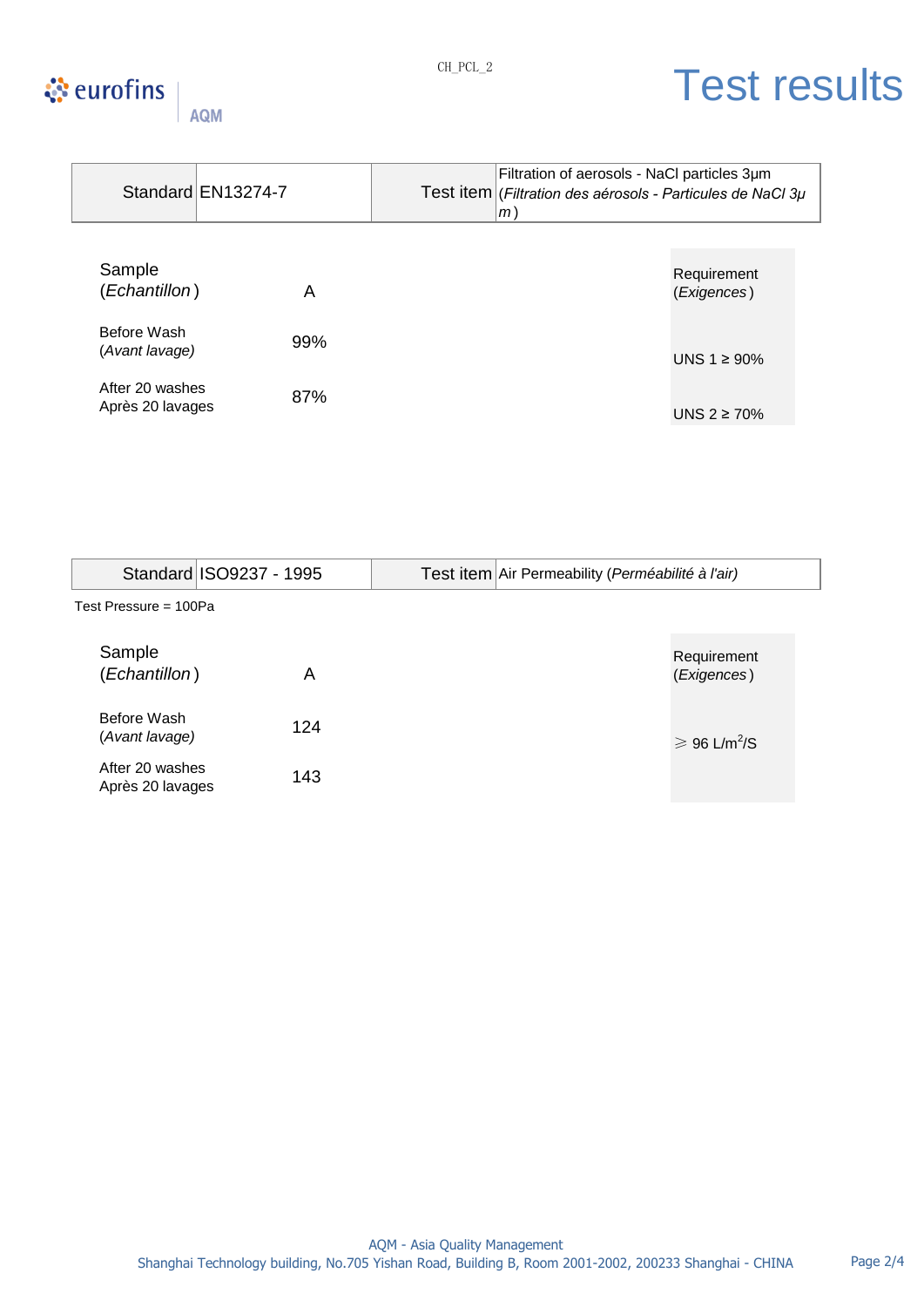## े eurofins

### **AQM**

# CH\_PCL\_2 Test results

### Conclusion *Conclusion*

In accordance with the interdepartmental information note of March 29, 2020 relating to the new categories of masks reserved for non-sanitary uses, the mask material from the company: ( Conformément à la note d'information interministérielle du 29 mars 2020 relative aux nouvelles catégories de masques ré

**Premier Clothing**

presents air permeability as well as aerosol protection efficiency performance of 3 μm compatible with a ( présente une perméabilité à l'air ainsi que des performances en efficacité de protection aux aérosols de 3 μm compatibles avec un usage de type masque de )

#### **Category 1: Individual mask for use by professionals in contact with the public. (Masque individuel à usage des professionnels encontact avec le public.)**

servées à des usages non sanitaires, le matériau du masque de la société: )

**Before wash (Avant lavage)**

**Category 2: Individual mask for collective aim to protect the whole group wearing these masks. (Masque individuel à visée collective pour protéger l'ensemble d'un groupe portant ces masques.)**

**After 20 washes Après 20 lavages**

Furthermore, we draw your attention to the fact that: "The measurement of breathability must be completed by a 4-hour wearing test, to be carried out by the manufacturer ".

( Par ailleurs, nous attirons votre attention sur le fait que : « La mesure de la respirabilité doit être complétée par un test porté pendant 4 heures, à réaliser par l'industriel ». )